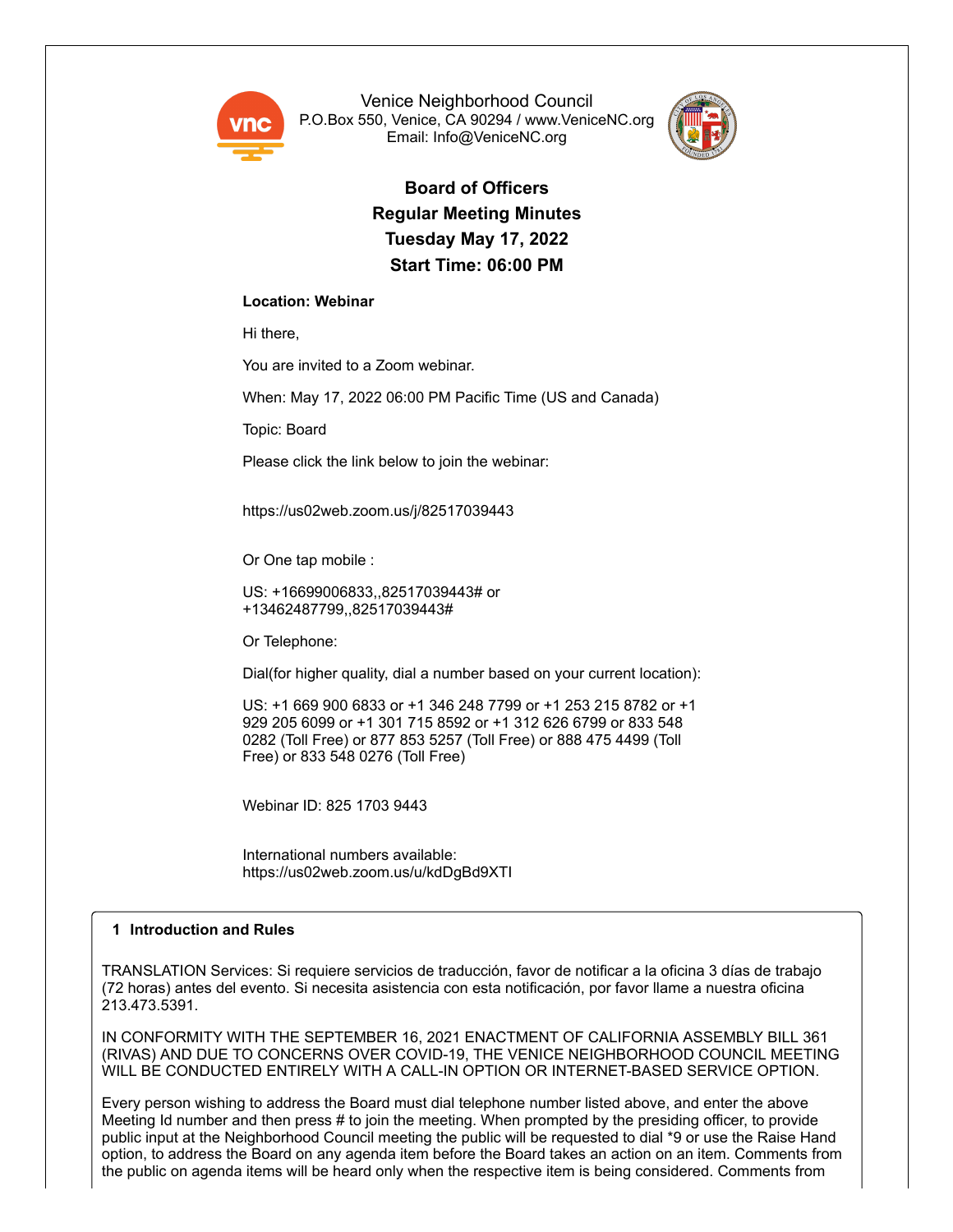the public on other matters not appearing on the agenda that are within the Board's jurisdiction will be heard during the General Public Comment period. Please note that under the Brown Act, the Board is prevented from acting on a matter that you bring to its attention during the General Public Comment period; however, the issue raised by a member of the public may become the subject of a future Board meeting. Public comment is limited to 30 seconds per speaker, unless adjusted by the presiding officer of the Board.

AB 361 Updates: Public comment cannot be required to be submitted in advance of the meeting, only real-time public comment is required. If there are any broadcasting interruptions that prevent the public from observing or hearing the meeting, the meeting must be recessed or adjourned. If members of the public are unable to provide public comment or be heard due to issues within the Neighborhood Council's control, the meeting must be recessed or adjourned. Version October 13, 2021 Any messaging or virtual background is in the control of the individual board member in their personal capacity and does not reflect any formal position of the Neighborhood Council or the City of Los Angeles.

As a covered entity under Title II of the Americans with Disabilities Act, the City of Los Angeles does not discriminate on the basis of disability and upon request will provide reasonable accommodation to ensure equal access to its programs, services, and activities. Sign language interpreters, assistive listening devices, or other auxiliary aids and/or services may be provided upon request. To ensure availability of services, please make your request at least 3 business days (72 hours) prior to the meeting by contacting the Department of Neighborhood Empowerment by calling (213) 978-1551 or email: NCsupport@lacity.org

Public Posting of Agendas - Neighborhood Council agendas are posted for public review as follows:

- 1. Beyond Baroque, 681 Venice Blvd., Venice, CA 90291
- 2. www.VeniceNC.com
- 3. You can also receive our agendas via email by subscribing to L.A. City's Early Notification System (ENS)

Notice to Paid Representatives - If you are compensated to monitor, attend, or speak at this meeting, City law may require you to register as a lobbyist and report your activity. See Los Angeles Municipal Code Section 48.01 et seq. More information is available at ethics.lacity.org/lobbying. For assistance, please contact the Ethics Commission at (213) 978-1960 or ethics.commission@lacity.org

Public Access of Records - In compliance with Government Code section 54957.5, non-exempt writings that are distributed to a majority or all of the board in advance of a meeting may be viewed at at our website: www.VeniceNC.org or at the scheduled meeting. In addition, if you would like a copy of any record related to an item on the agenda, please contact, Secretary@VeniceNC.org. Reconsideration and Grievance Process - For information on the NC's process for board action reconsideration, stakeholder grievance policy, or any other procedural matters related to this Council, please consult the NC Bylaws. The Bylaws are available at our Board meetings and our website www.VeniceNC.org

Virtual Board Meeting Rules.

- 1. Raise your hand (or when accessing by telephone, press \*9) if you have a public comment only WHEN we get to that specific item.
- 2. After you speak, please lower your hand.
- 3. All panelists (board members) and attendees (public) will be muted until the administrator unmutes you for comment.
- 4. Board members will get one chance to speak for a max of 2 minutes per item.
- 5. Public comment will be limited to one comment for 30 seconds per item.
- 6. Please do not raise your hand more then once per item.
- 7. Raise your hand at the start of the items you want to speak on. We will then close public comment and announce the last person to speak a few minutes after the start of the item.
- 8. No ceding your time to others will be allowed.
- 9. The meeting is being video and audio recorded.
- 10. The public will be able to listen and speak but their video will be disabled.

All presenters that have items to project are to send them to Secretary@VeniceNC.org and President@VeniceNC.org to have them shared with the meeting. Keep a copy of them on your desktop as a backup.

## **2 Call To Order** 06:03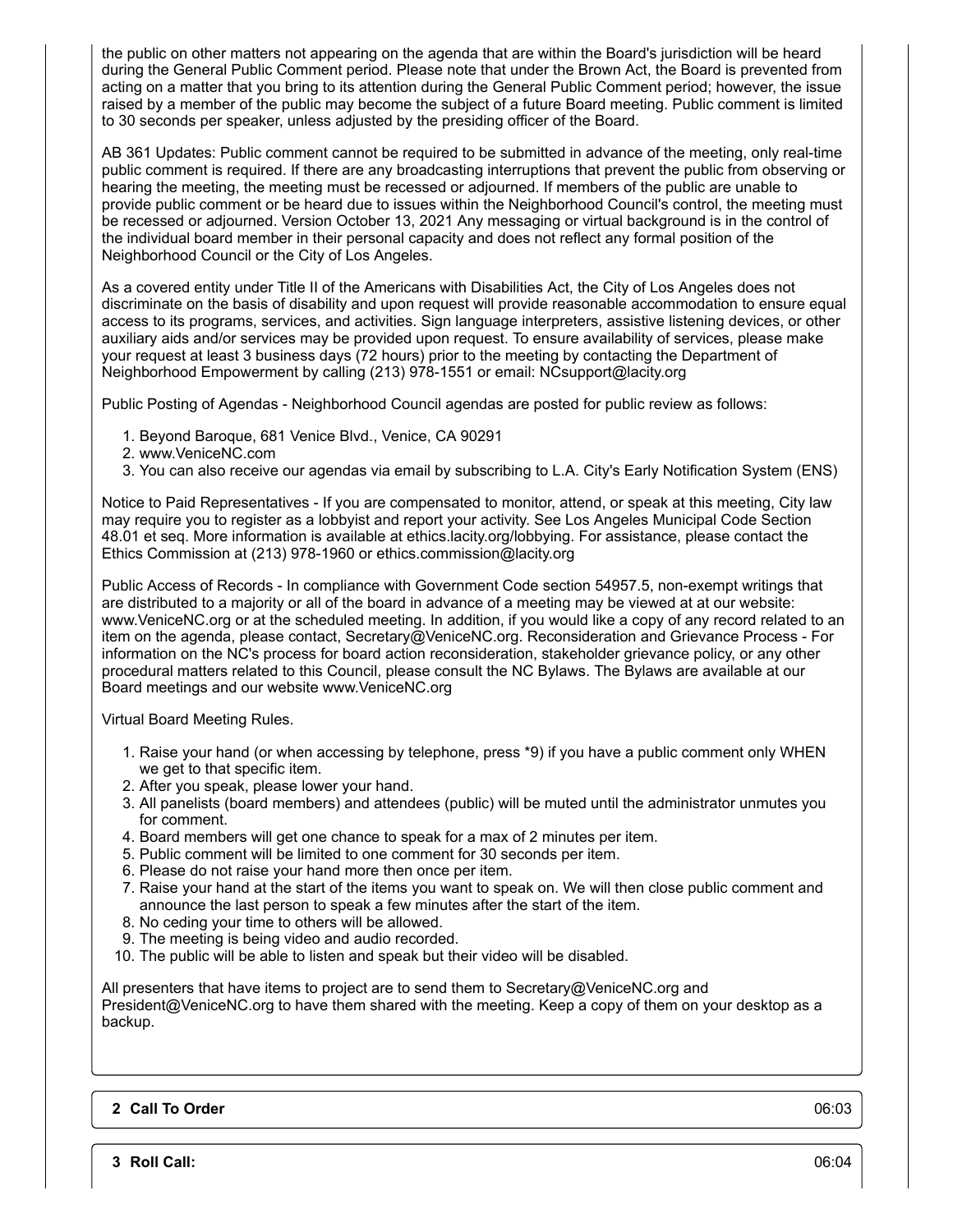

## **4 Declaration of Ex Parte Communications or Conflicts-Of-Interest**

All Board members shall declare any ex parte communications or conflicts-of interest relating to items on this meeting's agenda.

## **5 Scheduled Announcements and Presentations** 06:16

## **6 Public Safety - LAPD & LAFD Report** 06:17

Questions to the presenter(s) will be limited to the time allotted to this item. Furthermore, all questions from the public must be submitted in writing to Secretary@VeniceNC.org no less than 72 hours prior to Page 5 of 11 the meeting. The Chair at His / Her discretion shell present questions or a summary thereof to the presenter. Questions from Members of the Body will be limited by time allotment for this agenda item following public questions.

### **7 Government Reports** 06:33

- Councilmember Mike Bonin, Deputy Isabella Dennis isabella.dennis@lacity.org
- Congressman Ted Lieu, Representative, Janet.Turner@mail.house.gov
- State Senator Ben Allen, Representative, Liliana.Pond@sen.ca.gov
- State Assemblyperson Autumn Burke, Representative Brandon.Stansell@asm.ca.gov
- LA County Supervisor Sheila Kuehl, Deputy Zac Gaidzik zgaidzik@bos.lacounty.gov
- Mayor Eric Garcetti, Deputy TBD
- Empower LA, Advocate, Freddy.Cupen-Ames@lacity.org 213-978-1551
- Westside Regional Alliance of Councils (WRAC)-James Murez,
- Los Angeles Neighborhood Council Coalition (LANCC), Ivan Spiegel
- Budget Advocates Andrea Boccaletti

**8 Committee Chair Reports** 06:44

## **Standing Committees:**

• Budget & Finance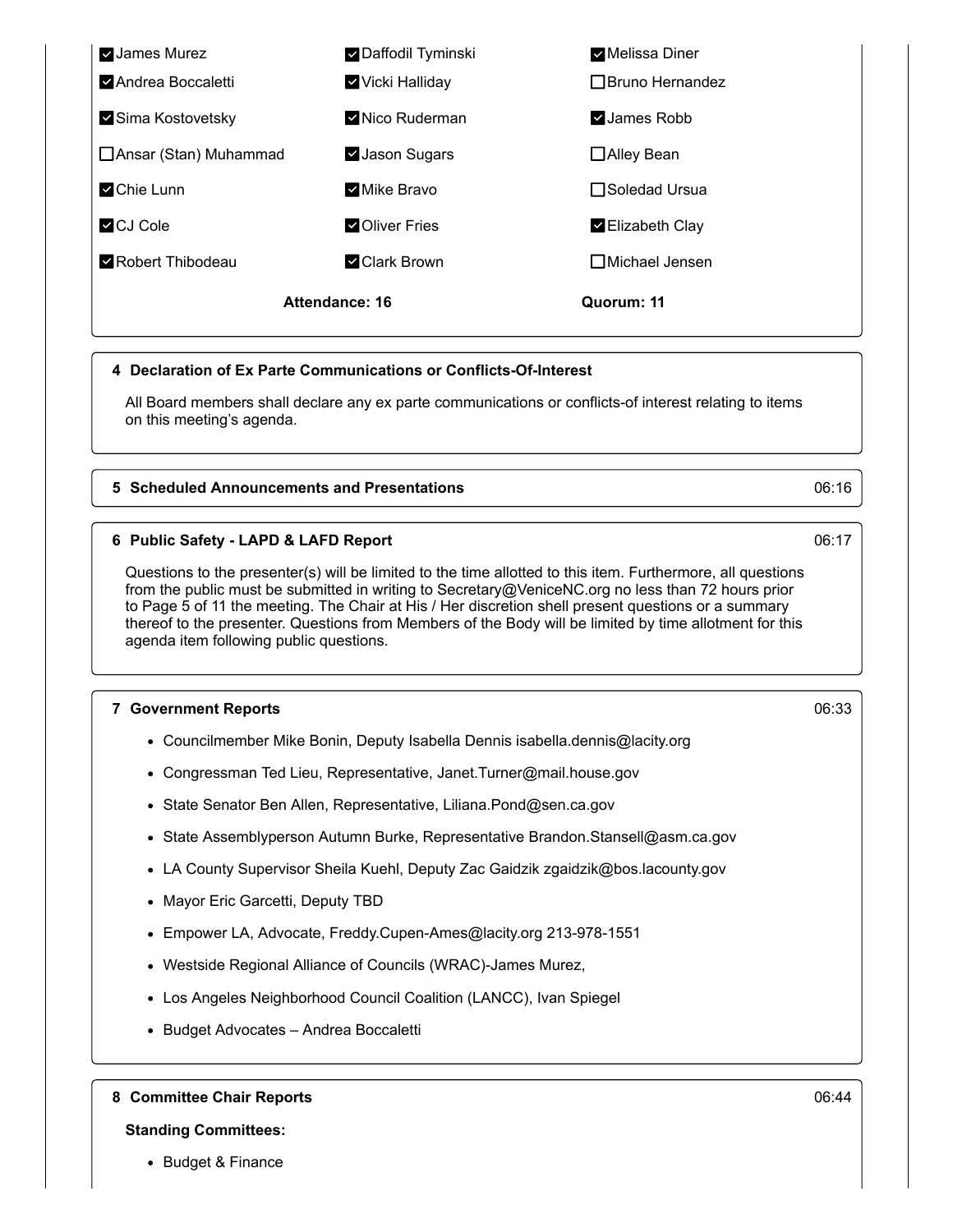- Land Use & Planning
- Neighborhood
- Ocean Front Walk
- Outreach & Event Planning
- Rules & Selections
- Arts

## **Ad Hoc Committees:**

- Community Resiliency Committee
- Homelessness Committee
- Parking and Transportation Committee
- Venice Arbor Committee
- Discussion Forum Committee
- Preserving Public Places
- Social Justice and Equity Committee

## President Report

## **9 Announcements and Public Comment on items not on the Agenda** 07:04

Public comment is limited to 1 minute per speaker with a total comment time not to exceed 20 minutes, unless adjusted by the presiding officer of the Board. No comment on Items appearing on the Agenda. No Board member announcements permitted.

**NOTE**: The public is strongly advised to bring comments up in committees where time restrictions are more flexible and where recommendations from the public can become the bases of action items for Board consideration..

# **10 Old Business**

## **11 General Consent Calendar - Items**

All agenda items on the Consent Calendar will pass when the Consent Calendar is approved. No discussion or Public Comment is allowed on any item. Items may be removed by any board member or stakeholder. Removed items will go to the end of the agenda and be treated as regular agenda items with discussion and public comment.

## **12 Land Use and Planning Committee Consent Calendar - Items**

All agenda items on the LUPC Consent Calendar will pass when the Consent Calendar is approved. No discussion or Public Comment is allowed on any item. Items may be removed by any board member or stakeholder. Removed items will go to the end of the agenda and be treated as regular agenda items with discussion and public comment.

## **13 LUPC New Business**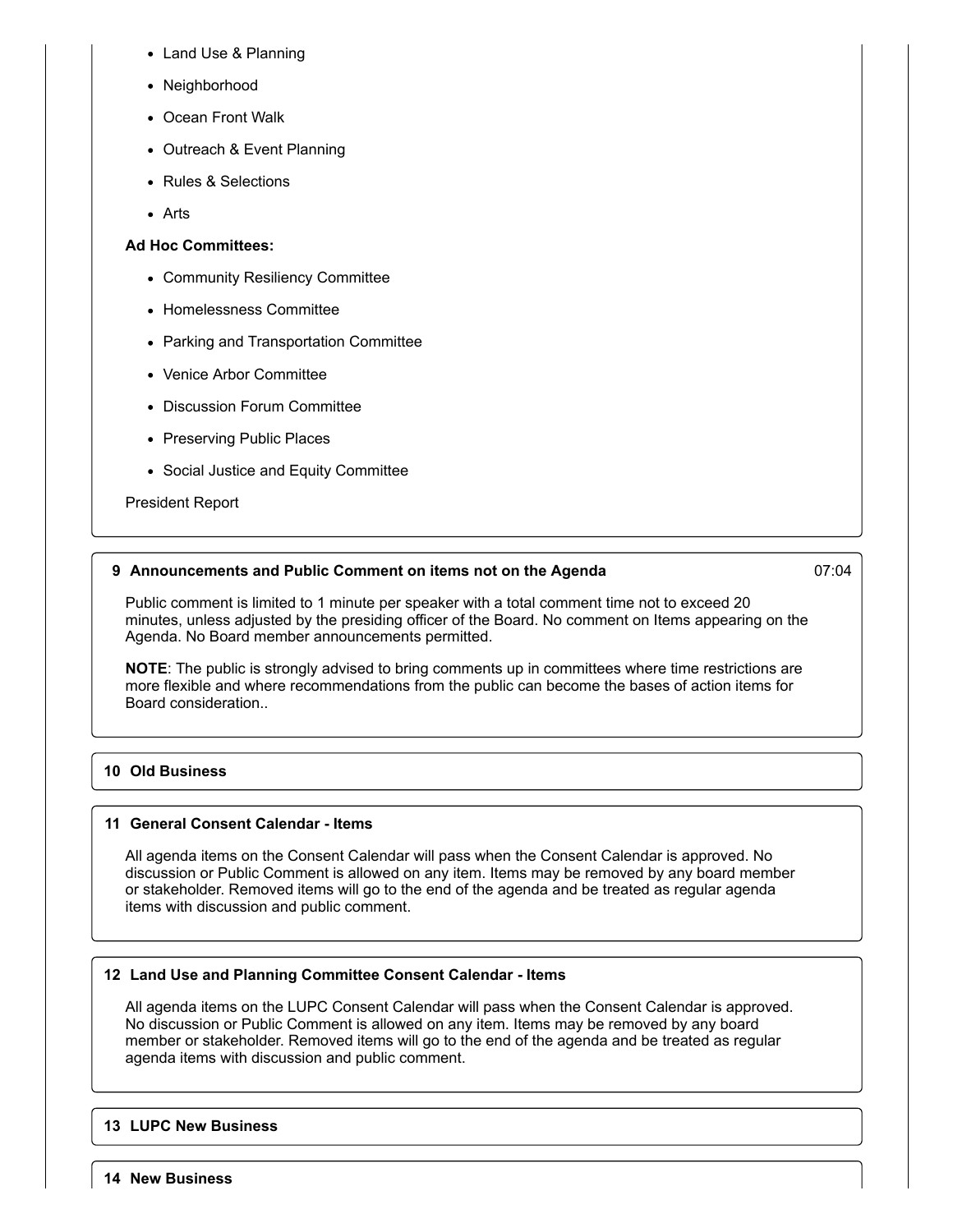| 15 Lincoln Fast Forward Update                                                                                                                 |                                                                                                                                                                                                                                                                                        |                                                                                        |  |  |
|------------------------------------------------------------------------------------------------------------------------------------------------|----------------------------------------------------------------------------------------------------------------------------------------------------------------------------------------------------------------------------------------------------------------------------------------|----------------------------------------------------------------------------------------|--|--|
| <b>Description:</b><br>Committee: Parking and Transportation Committee On: 2022-05-12 Vote: 4/0/0                                              |                                                                                                                                                                                                                                                                                        |                                                                                        |  |  |
|                                                                                                                                                | CalTrans is proposing changes to the traffic flow on Lincoln Blvd. to add bus only<br>lanes during specific hours. The Parking and Transportation Committee is<br>requesting from the City, aesthetic additions and limited metered parking to<br>mitigate the loss of street parking. |                                                                                        |  |  |
|                                                                                                                                                |                                                                                                                                                                                                                                                                                        | Attachments: Plan:https://www.venicenc.org/assets/documents/5/meeting627fc9a4b9ce3.pdf |  |  |
| <b>MOTION:</b><br>Motion to approve and the presentation attached and distribute to CalTrans,<br>BOE, DOT, Mayor's office, and Council Office. |                                                                                                                                                                                                                                                                                        |                                                                                        |  |  |
| <b>Maker: Robert Thibodeau</b><br><b>Second: Clark Brown</b>                                                                                   |                                                                                                                                                                                                                                                                                        |                                                                                        |  |  |
| <b>Y</b> James Murez                                                                                                                           | Y Daffodil Tyminski                                                                                                                                                                                                                                                                    | Y Melissa Diner                                                                        |  |  |
| N Andrea Boccaletti                                                                                                                            | Y Vicki Halliday                                                                                                                                                                                                                                                                       | <b>Bruno Hernandez</b>                                                                 |  |  |
| Y Sima Kostovetsky                                                                                                                             | Y Nico Ruderman                                                                                                                                                                                                                                                                        | James Robb                                                                             |  |  |
| Ansar (Stan) Muhammad                                                                                                                          | N Jason Sugars                                                                                                                                                                                                                                                                         | Alley Bean                                                                             |  |  |
| Y Chie Lunn                                                                                                                                    | <b>N</b> Mike Bravo                                                                                                                                                                                                                                                                    | Soledad Ursua                                                                          |  |  |
| Y CJ Cole                                                                                                                                      | <b>Y</b> Oliver Fries                                                                                                                                                                                                                                                                  | Y Elizabeth Clay                                                                       |  |  |
| Y Robert Thibodeau                                                                                                                             | Y Clark Brown                                                                                                                                                                                                                                                                          | Michael Jensen                                                                         |  |  |
|                                                                                                                                                | Voter Tally (15): Yea:12 / Nay:3 / Abstain:0 / Recuse:0 / Ineligible:0                                                                                                                                                                                                                 |                                                                                        |  |  |

# **Alternate Motion #1** X

Motion to approve and the presentation attached excluding any center median alterations and distribute to CalTrans, BOE, DOT, Mayor's office, and Council Office.

**Maker:** Andrea Boccaletti **Second: Voter Tally ( 0 ):** Yea:**0** / Nay:**0** / Abstain:**0** / Recuse:**0** / Ineligible:**0**

# **16 Treasurer Report**

## **17 Community Improvement Project, Fabrication of Colonnade Capitals from Mold**

## **Description:**

**Committee:** Budget & Finance Committee **On:** 2022-05-14 **Vote:** 5/0/0

Several of the original iconic historic Italian columns that Abbot Kinney created for Windward Avenue, Market Street and Ocean Front Walk are completely missing, in need of proper capitals, or repairs. To get the refurbishment project started, we need to have a reusable mold created that will enable the casting of the capitals. This is the first step in securing the participation of adjacent property owners, to enable as many of the 40 missing columns to be replaced. Los Angeles Historic-Cultural Monument #532 designated in 1991 - Venice Arcades, Columns and Capitals.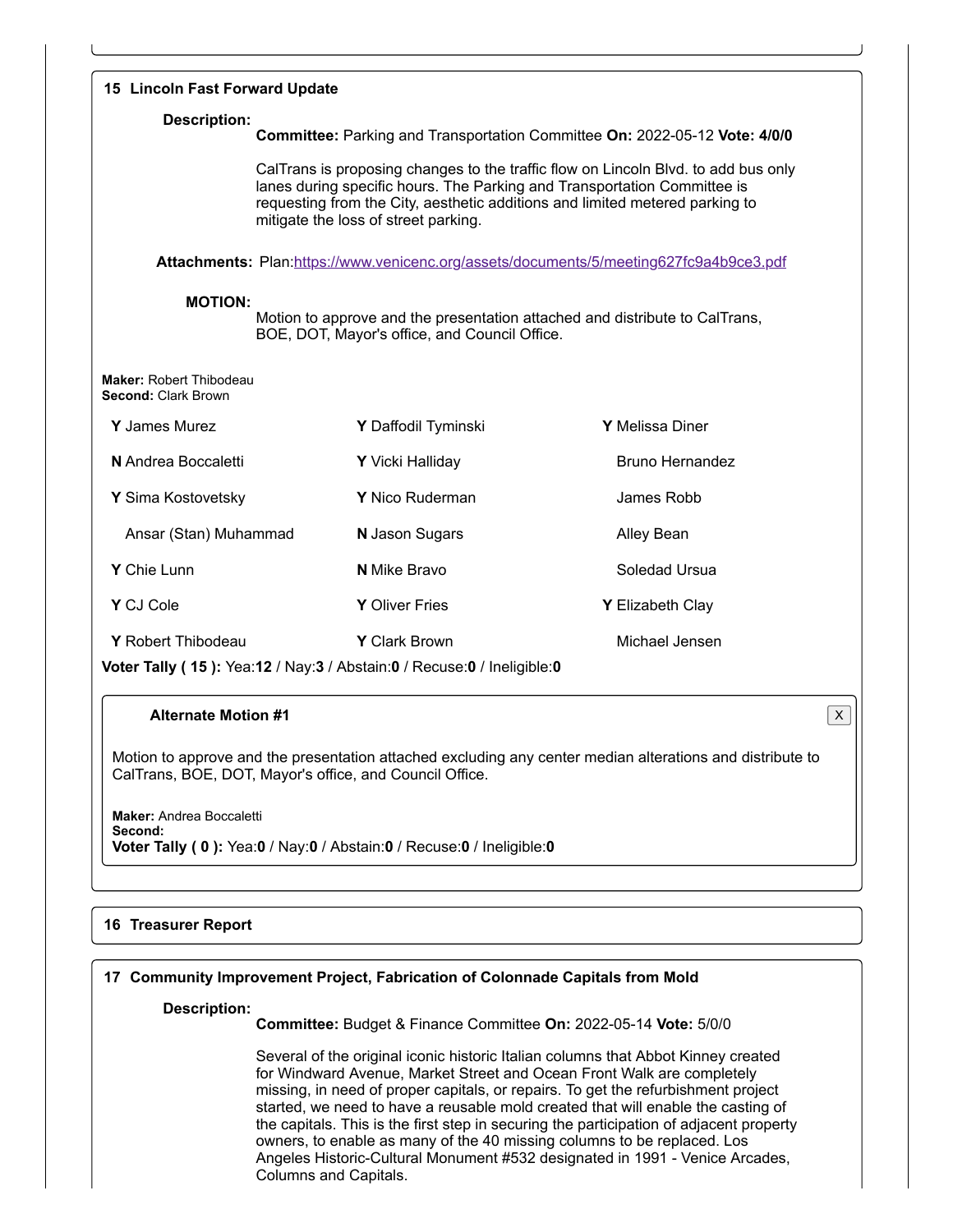**Attachments:** Application:<https://www.venicenc.org/assets/documents/5/meeting627eb6fe91eab.pdf>

**MOTION:** The Budget & Finance Committee recommends the Board of Officers approves a Community Improvement Project grant of \$5000 as described above and in the attached project application.

**Maker:** Andrea Boccaletti **Second:** Jason Sugars

| <b>Y</b> James Murez                                                   | Y Daffodil Tyminski     | <b>Y</b> Melissa Diner  |  |  |
|------------------------------------------------------------------------|-------------------------|-------------------------|--|--|
| N Andrea Boccaletti                                                    | <b>Y</b> Vicki Halliday | Bruno Hernandez         |  |  |
| Y Sima Kostovetsky                                                     | <b>Y</b> Nico Ruderman  | <b>Y</b> James Robb     |  |  |
| Ansar (Stan) Muhammad                                                  | <b>Y</b> Jason Sugars   | Alley Bean              |  |  |
| <b>Y</b> Chie Lunn                                                     | <b>Y</b> Mike Bravo     | Soledad Ursua           |  |  |
| Y CJ Cole                                                              | <b>Y</b> Oliver Fries   | <b>Y</b> Elizabeth Clay |  |  |
| Y Robert Thibodeau                                                     | <b>Y</b> Clark Brown    | Michael Jensen          |  |  |
| Voter Tally (16): Yea:15 / Nay:1 / Abstain:0 / Recuse:0 / Ineligible:0 |                         |                         |  |  |

## **Alternate Motion #1** X

Return budget items 17-22 back to the Budget Committee to all be heard with other pending budget items before returning to the Board.

**Maker:** Daffodil Tyminski **Second:** CJ Cole **Voter Tally ( 0 ):** Yea:**0** / Nay:**0** / Abstain:**0** / Recuse:**0** / Ineligible:**0**

## **18 Community Improvement Project, Casting of Colonnade Capitals**

**Description: Committee:** Budget & Finance Committee **On:** 2022-05-14 **Vote:** 5/0/0

Request: Several of the original iconic historic Italian columns that Abbot Kinney created for Windward Avenue, Market Street and Ocean Front Walk are completely missing, in need of proper capitals, or repairs. To start the refurbishment project, we will have two (2) sample fiberglass capitals cast from the mold which we will have had fabricated. (see Fabrication of Capital Mold CIP). The 2 samples will enable demonstration of attaching capitals in different situations as are required by the existing site: on existing columns and where columns do not now exist. These samples are "proof of concept" to demonstrate to the community and secure their support to enable as many of the 40 missing columns, as possible, to be replaced. Several adjacent property owners have expressed their interest in replacing the Colonnade. They have asked for samples to demonstrate how this can be accomplished. Los Angeles Historic-Cultural Monument #532 designated in 1991 - Venice Arcades, Columns and **Capitals** 

Attachments: Application:<https://www.venicenc.org/assets/documents/5/meeting627eb6e668774.pdf>

#### **MOTION:**

The Budget & Finance Committee recommends the Board of Officers approves a Community Improvement Project grant of \$5000 as described above and in the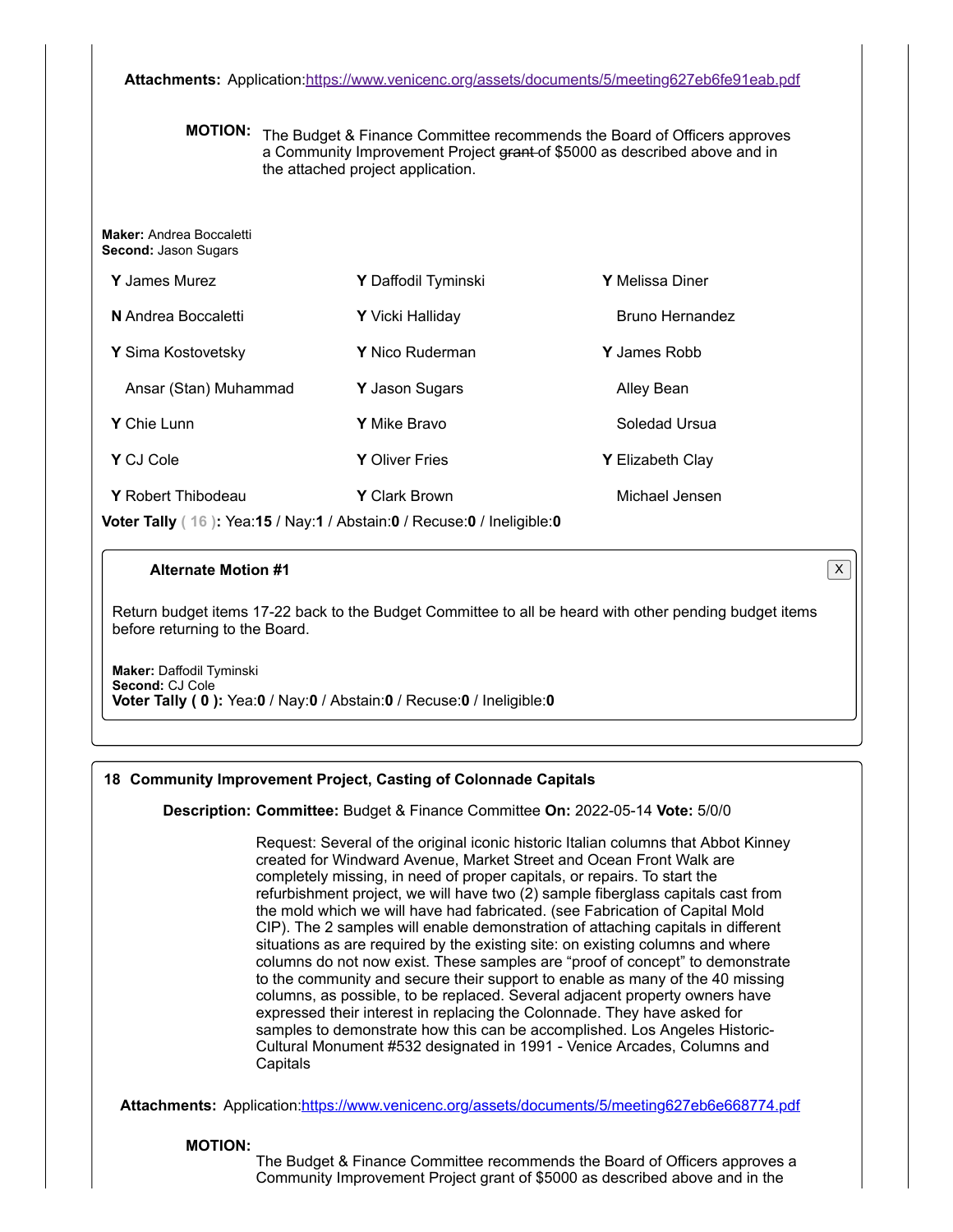#### attached project application.

# **Maker: Second:**

**Voter Tally ( 0 ):** Yea:**0** / Nay:**0** / Abstain:**0** / Recuse:**0** / Ineligible:**0**

## **19 Budget Adjustment**

#### **Description:**

**Committee:** Budget & Finance Committee **On:** 2022-05-14 **Vote:** (4-0-0)

Move Budget funds from NPG line item into line item CIP to allow the recommended projects have ample funding.

#### **MOTION:**

The Budget & Finance Committee recommends the Board of Officers moves \$2500 from line item "Neighborhood Purpose Grant" into line item "Community Improvement Project".

**Maker:**

**Second:**

**Voter Tally ( 0 ):** Yea:**0** / Nay:**0** / Abstain:**0** / Recuse:**0** / Ineligible:**0**

## **20 LA Neighbors for Neighbors NPG**

#### **Description:**

**Committee:** Budget & Finance Committee **On:** 2022-05-14 **Vote:** (3-1-0)

An NPG for LA Neighbors for Neighbors to fund hard supplies to accommodate the growth of its monthly Resource Center, and also allow it to expand with further services.

**Attachments:** Application:<https://www.venicenc.org/assets/documents/5/meeting6280216de5ddf.pdf>

Budget:<https://www.venicenc.org/assets/documents/5/meeting6280216de6724.pdf> IRS[:https://www.venicenc.org/assets/documents/5/meeting6280216de6a2c.pdf](https://www.venicenc.org/assets/documents/5/meeting6280216de6a2c.pdf) W8:<https://www.venicenc.org/assets/documents/5/meeting6280216de6fab.pdf> TaxReg:<https://www.venicenc.org/assets/documents/5/meeting6280216de72ee.pdf>

#### **MOTION:**

The Budget Committee recommends the Board of Officers approves this Request with clarification of the following items:

Clarify - Non-profit identify where equipment that will be purchased with these funds will be stored?

What is the estimated results (number of people served) of service to be preformed during the the period of this project? (Breakdown Venice serviced vs other areas)

What is the length of this project?

Has the funding for these items on this application been requested from any other NC's?

**Maker: Second: Voter Tally ( 0 ):** Yea:**0** / Nay:**0** / Abstain:**0** / Recuse:**0** / Ineligible:**0**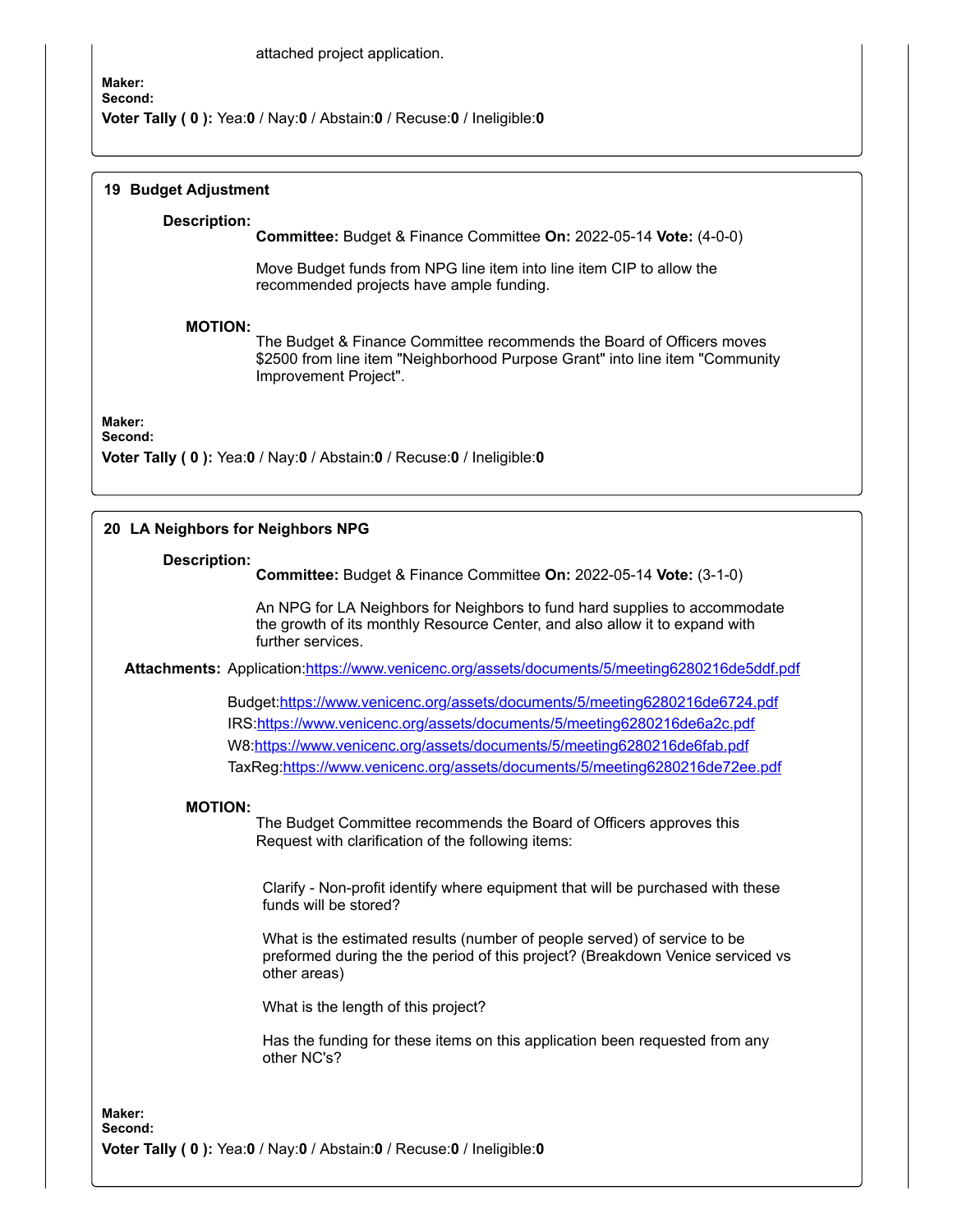### **Description:**

**Committee:** Budget & Finance Committee **On:** 2022-05-14 **Vote:** 4/0/0

The PPP Committee request \$1000 in funding for neighborhood Site Markers with etched photographic imagery of the associated historic sites, which will tell the colorful stories of Venice history. They can stand alone, or, with the use of a QR code, the site markers will compliment and invite users to our free mobile Venice tour App. Venice has an abundance of multi-cultural historic sites that could receive markers. They include significant architectural sites including, the 100 year old Short Line Trolley Bridge, The Venice West beat poet landmark, the Ocean Front Walk Pagodas, the iconic Italian Colonnade.

Attachments: Application:<https://www.venicenc.org/assets/documents/5/meeting627be60bd953f.pdf>

## **MOTION:**

The Budget Committee recommends the Board of Officers approves the requested proposal described above and with the application link.

**Maker:**

# **Second:**

**Voter Tally ( 0 ):** Yea:**0** / Nay:**0** / Abstain:**0** / Recuse:**0** / Ineligible:**0**

## **22 Reallocate Budget Line Items**

#### **Description:**

To allow the proposed Community Improvement Projects to be funded, the Budget needs to have funds from line items reallocated.

#### **MOTION:**

**Committee:** Budget & Finance Committee **On:** 2022-05-14 **Vote:** 4/0/0

The Budget & Finance Committee recommends the Board of Officers moves \$735 from line item "Neighborhood Purpose Grant" into line item "Community Improvement Project" and move \$265 from "Outreach" line item into "Community Improvement Projects" line item.

**Maker: Second:**

**Voter Tally ( 0 ):** Yea:**0** / Nay:**0** / Abstain:**0** / Recuse:**0** / Ineligible:**0**

## **23 Board of Officer Comments, Items not on the Agenda**

## **24 Adjournment Concluded At: 08:52 PM**

**BOARD MEETINGS:** The Venice Neighborhood Council holds its regular meetings on the third Tuesday of the month and may also call any additional required special meetings in accordance with its Bylaws and the Brown Act. All are welcome to attend.

**TRANSLATION Services:** Si requiere servicios de traducción, favor de notificar a la oficina 3 días de trabajo (72 horas) antes del evento. Si necesita asistencia con esta notificación, por favor llame a nuestra oficina 213.473.5391.